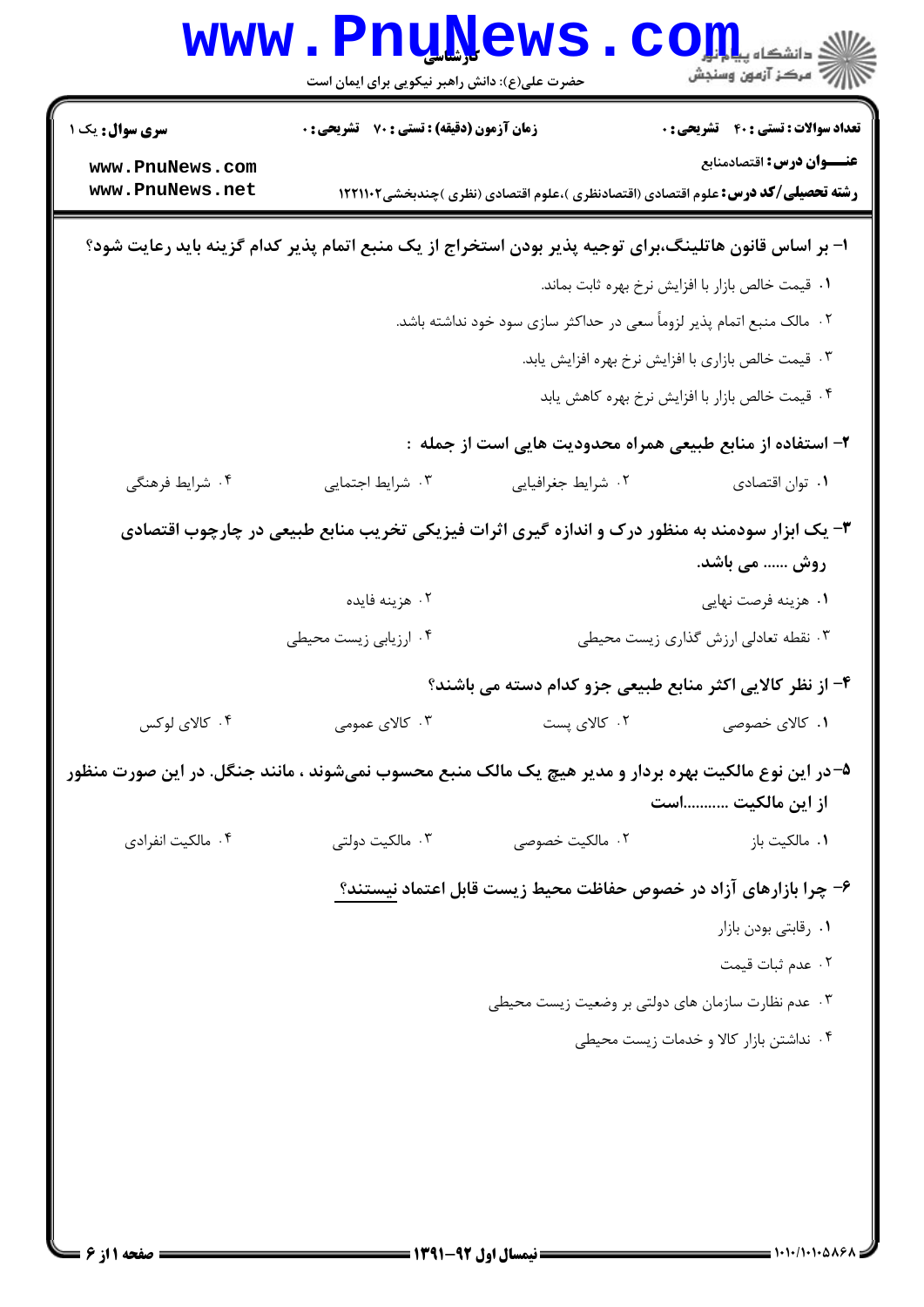|                                                                                                                        | <b>www.PnuNews</b><br>حضرت علی(ع): دانش راهبر نیکویی برای ایمان است   |                     | ي دانشڪاه پي <mark>ا باب</mark> ر<br>رآ مرڪز آزمون وسنڊش                                                              |
|------------------------------------------------------------------------------------------------------------------------|-----------------------------------------------------------------------|---------------------|-----------------------------------------------------------------------------------------------------------------------|
| <b>سری سوال : ۱ یک</b>                                                                                                 | زمان آزمون (دقیقه) : تستی : 70 گشریحی : 0                             |                     | <b>تعداد سوالات : تستی : 40 ٪ تشریحی : 0</b>                                                                          |
| www.PnuNews.com<br>www.PnuNews.net                                                                                     |                                                                       |                     | عنـــوان درس: اقتصادمنابع<br><b>رشته تحصیلی/کد درس:</b> علوم اقتصادی (اقتصادنظری )،علوم اقتصادی (نظری )چندبخشی1۲۲۱۱۰۲ |
|                                                                                                                        |                                                                       |                     | ۷- کدام گزینه به اعتقاد پیرس و ترنر در خصوص ویژکی های محیط زیست درست است                                              |
| ۰۱ عدم ورود یک عامل اقتصادی به تابع مطلوبیت فردی می تواند ارزش اقتصادی مستقلی داشته باشد.                              |                                                                       |                     |                                                                                                                       |
|                                                                                                                        | ۰۲ ارزش اقتصادی قطعاً کیفیت ذاتی هر جیزی نیست                         |                     |                                                                                                                       |
|                                                                                                                        |                                                                       |                     | ۰۳ ارزش اقتصادی به ذات و تابع تولید بنگاه بستگی دارد.                                                                 |
|                                                                                                                        |                                                                       |                     | ۰۴ ارزش اقتصادی علاوه بر ذات به عمل میان فاعل و مفعول نیز بستگی دارد.                                                 |
| ۸-به هر ماده آلی غیرفسیلی با خواستگاه حیاتی که بخشی از آن یک منبع انرژی زای قابل بهره برداری را تشکیل<br>دهد، می گویند |                                                                       |                     |                                                                                                                       |
| ۰۴ انرژی- ماده                                                                                                         | بيوماس $\cdot$ ۳                                                      | ۰۲ اتمسفر           | ۰۱ بیوسفر                                                                                                             |
|                                                                                                                        |                                                                       |                     | ۹- کدام انرژی جزء انرژی های نو و سبز محسوب می شود؟                                                                    |
| ۰۴ گاز                                                                                                                 | ۰۳ انرژی نفت                                                          | ۰۲ برق- آبی         | ۰۱ انرژی زغال سنگ                                                                                                     |
|                                                                                                                        |                                                                       |                     | ∙۱- کدام گزینه از راه های دستیابی به سطح بهینه ی آلودگی می باشد؟                                                      |
| ۰۴ بازار سايه                                                                                                          | ۰۳ بازار آزاد                                                         | ۰۲ جنگ              | ٠١. راه حل چانه زني                                                                                                   |
|                                                                                                                        |                                                                       |                     | 11- کدام گزینه منحنی عرضه تولید کننده را به سمت چپ منتقل می کند؟                                                      |
| ۰۴ ماليات بر مصرف                                                                                                      | ۰۳ يارانه مصرف                                                        | ۰۲ مالیات بر آلودگی | ۰۱ يارانه توليد                                                                                                       |
|                                                                                                                        | ۱۲– ایده ی مالیات بر آلودگی اولین بار توسط اقتصاددان انگلیسی مطرح شد. |                     |                                                                                                                       |
| ۰۴ ترنر                                                                                                                | ۰۳ اسمیت                                                              | ۰۲ کینز             | ۰۱ پیگو                                                                                                               |
| ۱۳-به اعتقاد اکثر اندیشمندان در سده های اخیر … شرط لازم برای توسعه و پیشرفت جوامع بشری بوده است.                       |                                                                       |                     |                                                                                                                       |
| ۰۴ مدیریت کارا                                                                                                         | ۰۳ اقتصاد پویا                                                        | ۰۲ منابع انسانی     | ۰۱ منابع طبیعی                                                                                                        |
| ۱۴- در دیدگاه هرفندال، تحقق کدام گزینه زیر، می تواند پوشش دهنده کمبود منابع طبیعی در یک کشور و در نتیجه                |                                                                       |                     | توسعه آن باشد؟                                                                                                        |
| ۰۲ انجام زیر ساخت های لازم جهت جایگزینی مناسب منابع                                                                    |                                                                       |                     | ٠١ تامين منابع از طريق مبادله                                                                                         |
|                                                                                                                        | ۰۴ سرمایه گذاری در دیگر کشورها                                        |                     | ٠٣ استفاده متناسب منابع با پيشرفت توسعه                                                                               |
|                                                                                                                        |                                                                       |                     |                                                                                                                       |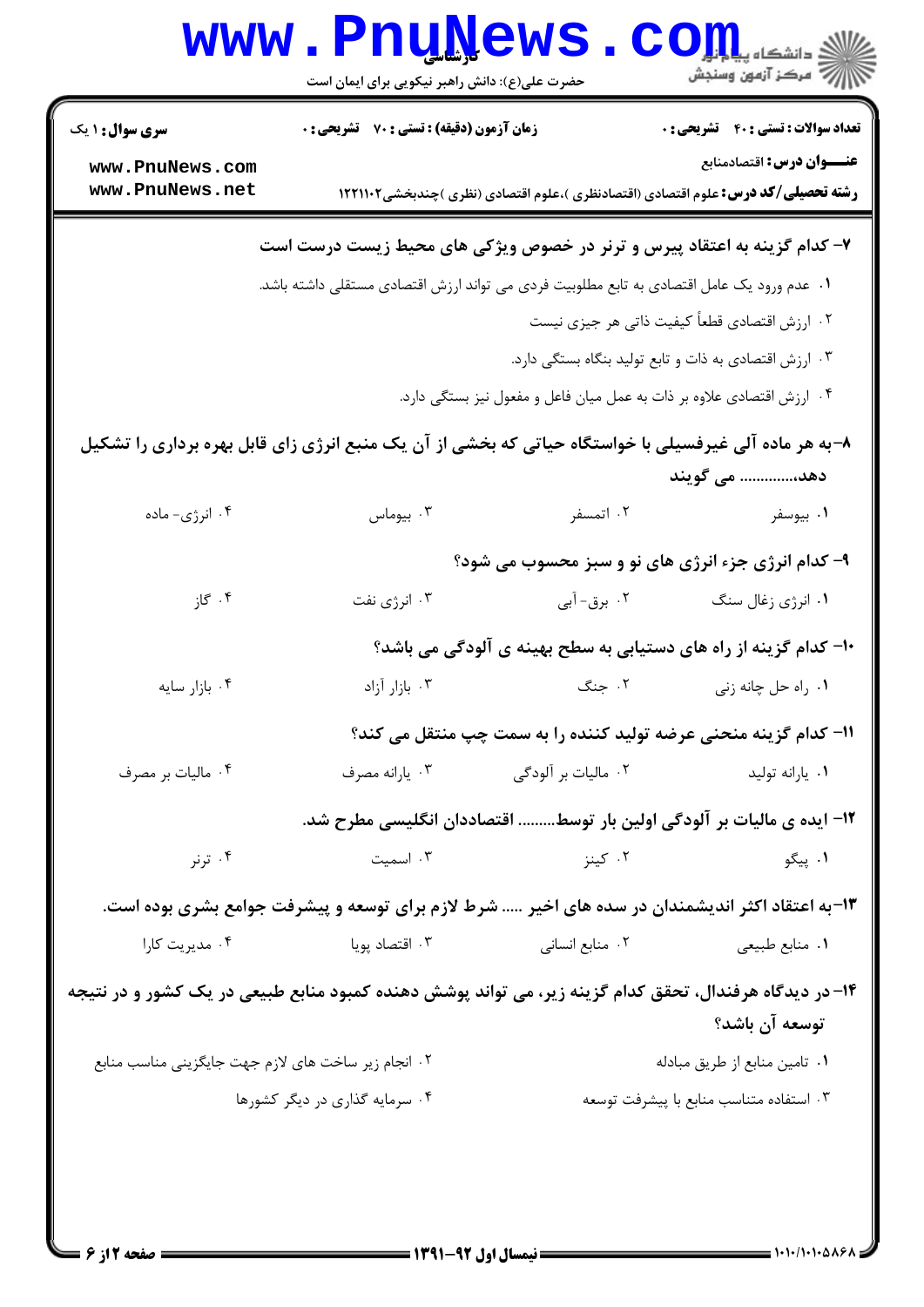|                                                              | www.PnuNews.<br>حضرت علی(ع): دانش راهبر نیکویی برای ایمان است |                                                                                                                                                                     |
|--------------------------------------------------------------|---------------------------------------------------------------|---------------------------------------------------------------------------------------------------------------------------------------------------------------------|
| <b>سری سوال : ۱ یک</b><br>www.PnuNews.com<br>www.PnuNews.net | <b>زمان آزمون (دقیقه) : تستی : 70 ٪ تشریحی : 0</b>            | <b>تعداد سوالات : تستی : 40 قشریحی : 0</b><br>عنـــوان درس: اقتصادمنابع<br><b>رشته تحصیلی/کد درس:</b> علوم اقتصادی (اقتصادنظری )،علوم اقتصادی (نظری )چندبخشی1۲۲۱۱۰۲ |
|                                                              |                                                               |                                                                                                                                                                     |
|                                                              |                                                               | ۱۵– کدام گزینه زیردر مورد کاهش ذخایر آبزی دنیا صحیح است؟                                                                                                            |
|                                                              | ۰۲ گسترش آبزی پروری ماهیان ریز                                | ۰۱ افزایش برداشت ذخایر                                                                                                                                              |
|                                                              | ۰۴ کاهش قیمت ماهی                                             | ۰۳ پرورش ماهی و کمبود پودر ماهی                                                                                                                                     |
|                                                              |                                                               | ۱۶- کدام گزینه درست است؟                                                                                                                                            |
|                                                              |                                                               | ۰۱ ماهیان کف زی به علت مهاجرت کم، مالکیت پذیری بیشتری دارند.                                                                                                        |
|                                                              |                                                               | ۰۲ ماهیان سطح زی به علت دسترسی آسان تر، مالکیت پذیری بیشتری دارند.                                                                                                  |
|                                                              |                                                               | ۰۳ ماهیان کف زی به علت دسترسی سخت تر، مالکیت پذیری کمتری دارند.                                                                                                     |
|                                                              |                                                               | ۰۴ ماهیان سطح زی به علت مهاجرت کمتر، مالکیت پذیری بیشتری دارند.                                                                                                     |
|                                                              |                                                               | ۱۷- در منحنی رشد طبیعی ذخایر آبزی، رشد ذخایر برابر است با تفاوت کدام دو نرخ؟                                                                                        |
|                                                              | ۰۲ تکثیر و مرگ و میر                                          | ۰۱ تکثیر و صید                                                                                                                                                      |
|                                                              | ۰۴ پرورش انسانی و صید                                         | ۰۳ پرورش انسانی و مرگ و میر                                                                                                                                         |
|                                                              |                                                               | ۱۸- معیار صید پایدار از نظر اقتصاد دانان چه بوده و بر اساس دسترسی مشترک ورود به این فعالیت تا چه زمانی ادامه<br>خواهد داشت؟                                         |
|                                                              | ٠٢ رانت اقتصادي حداقل - رانت اقتصادي صفر                      | ٠١. رانت اقتصادي حداكثر - رانت اقتصادي صفر                                                                                                                          |
|                                                              | ۰۴ رانت اقتصادی صفر - رانت اقتصادی حداقل                      | ۰۳ رانت اقتصادی صفر - رانت اقتصادی حداکثر                                                                                                                           |
|                                                              |                                                               | ۱۹- منظور از "بیوماس دومین <sup>"</sup> کدام گزینه است؟                                                                                                             |
|                                                              |                                                               | ۰۱ به پسمانده های بیوماس گفته می شود که بعد از تولید الیاف گیاهی (فیبر)، خوراک و دیگر فرآورده های کشاورزی به جای می ماند                                            |
|                                                              |                                                               | ۰۲ گیاهانی با رشد سریع را می گویند که یا به طور مستقیم انرژی زا هستند و یا پی از طی فرایند تبدیل برای انرژی زایی آماده میشود                                        |
|                                                              |                                                               | ۰۳ جانورا نی با رشد سریع را می گویند که یا به طور مستقیم انرژی زا هستند  و یا پی از طی فرایند تبدیل برای دفن آماده میشود                                            |
|                                                              |                                                               | ۰۴ انرزی خورشید                                                                                                                                                     |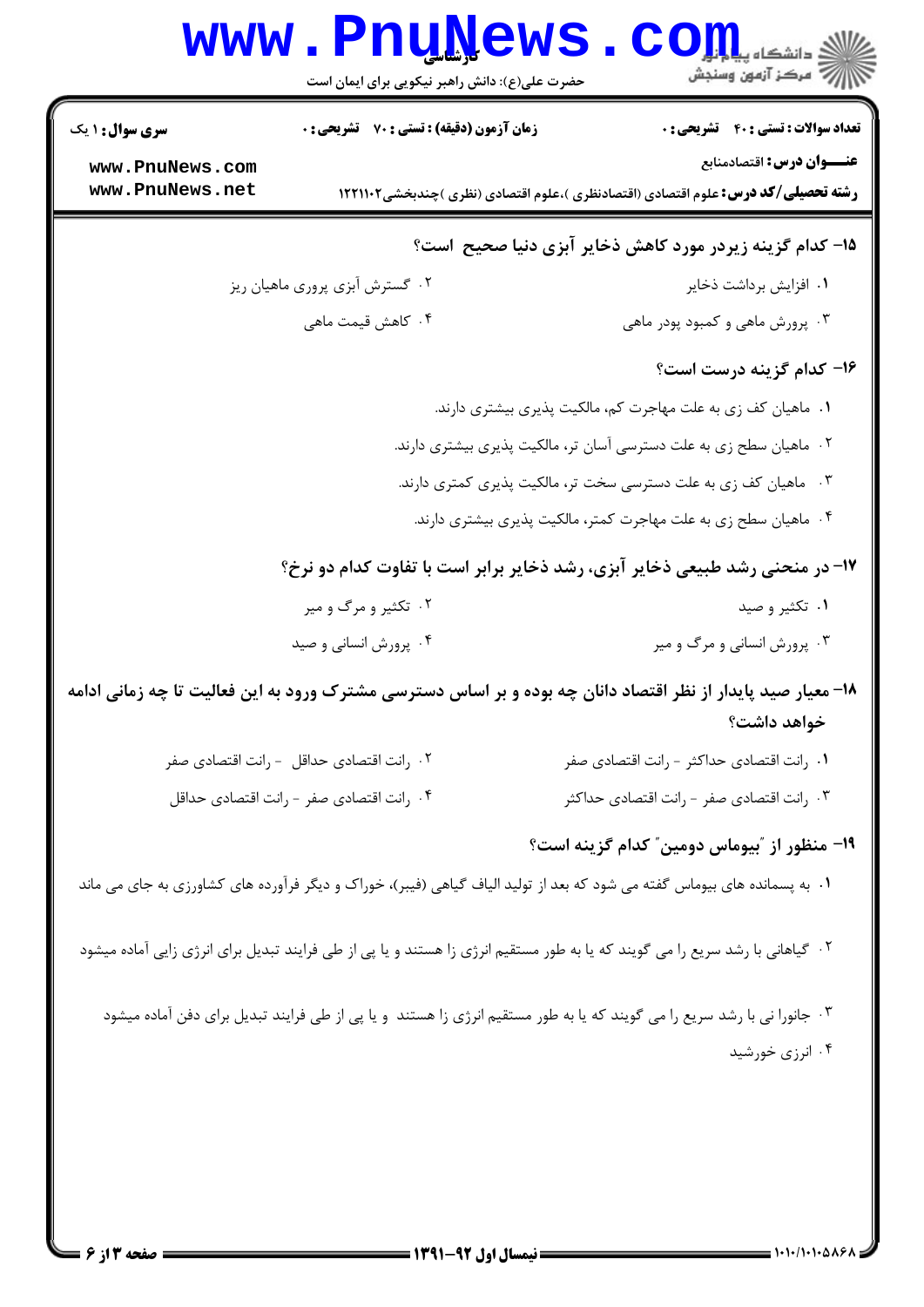|                                    | <b>www.PnuNews</b><br>حضرت علی(ع): دانش راهبر نیکویی برای ایمان است                                        |                     | ان دانشکاه پیا <mark>را بار</mark><br>اگر مرکز آزمون وسنجش                                                            |
|------------------------------------|------------------------------------------------------------------------------------------------------------|---------------------|-----------------------------------------------------------------------------------------------------------------------|
| <b>سری سوال :</b> ۱ یک             | زمان آزمون (دقیقه) : تستی : 70 ٪ تشریحی : 0                                                                |                     | <b>تعداد سوالات : تستی : ۴۰ ٪ تشریحی : 0</b>                                                                          |
| www.PnuNews.com<br>www.PnuNews.net |                                                                                                            |                     | عنـــوان درس: اقتصادمنابع<br><b>رشته تحصیلی/کد درس:</b> علوم اقتصادی (اقتصادنظری )،علوم اقتصادی (نظری )چندبخشی1۲۲۱۱۰۲ |
|                                    | ۲۰- طولانی بودن تولید جنگل و هزینه بالای نگهداری جنگل ها به ترتیب سبب کدامیک از موارد زیر است؟             |                     |                                                                                                                       |
|                                    |                                                                                                            |                     | ۰۱ کاهش ریسک در سرمایه گذاری- پایین بودن نرخ بازده سرمایه گذاری                                                       |
|                                    |                                                                                                            |                     | ۰۲ پایین بودن نرخ بازده سرمایه – هزینه مفید                                                                           |
|                                    |                                                                                                            |                     | ۰۳ بالارفتن سود سرمایه گذاری - افزایش ریسک در سرمایه گذاری                                                            |
|                                    |                                                                                                            |                     | ۰۴ بالا رفتن هزينه سرمايه گذاري - پايين بودن نرخ بازده سرمايه                                                         |
|                                    |                                                                                                            |                     | <b>۳۱- رابطه زیر بیانگر تعیین زمان بهینه قطع درخت با کدام شرایط است:</b><br>$rR(T) = R'(T) - G(t)$                    |
|                                    | ۰۲ وجود هزینه کاشت و برداشت                                                                                |                     | ۰۱ وجود هزینه های نگهداری درخت                                                                                        |
|                                    | ۰۴ وجود هزينه برداشت                                                                                       |                     | ۰۳ وجود هزينه كاشت                                                                                                    |
|                                    |                                                                                                            |                     | ۲۲- زمینهای موات در چند سطح مورد بحث قرار میگیرند؟                                                                    |
| $\mathfrak{f}$ . $\mathfrak{f}$    | $\mathbf{r}$ . $\mathbf{r}$                                                                                | $\gamma$ . $\gamma$ | $\mathcal{L}$ $\mathcal{L}$                                                                                           |
|                                    |                                                                                                            |                     | ۲۳- کدام گزینه زیر بیانگر خصوصیات منابع آب است؟                                                                       |
|                                    | ۰۲ خصوصی بودن خدمات منظم به آب                                                                             |                     | ۰۱ دولتی بودن مالکیت منابع آب                                                                                         |
|                                    | ۰۴ کم ارزش بودن منابع آب نسبت به سایر منابع                                                                |                     | ۰۳ فراوانی آب در ایران                                                                                                |
|                                    |                                                                                                            |                     | <b>۳۴</b> - تابع تقاضای آب در  دارای شیب از حالت  می باشد.                                                            |
|                                    | ۰۲ کوتاه مدت - بیشتر- بلند مدت                                                                             |                     | ۰۱ بلند مدت – کمتر – عدم تولید نهاده توسط آب                                                                          |
|                                    | ۰۴ کوتاه مدت - کمتر- عدم تولید نهاده توسط آب                                                               |                     | ۰۳ بلند مدت - بیشتر- کوتاه مدت                                                                                        |
|                                    |                                                                                                            |                     | ۲۵– رانت زمین عبارتست از:                                                                                             |
|                                    |                                                                                                            |                     | ۰۱ سهمی از اجاره که به عنوان یک عامل سرمایه گذاری به زمین تعلق می گیرد.                                               |
|                                    |                                                                                                            |                     | ۰۲ سهمی از سود که به عنوان یک عامل تولید به زمین تعلق می گیرد.                                                        |
|                                    |                                                                                                            |                     | ۰۳ سهمی از تولید که به عنوان یک عامل تولید به زمین تعلق می گیرد.                                                      |
|                                    |                                                                                                            |                     | ۰۴ سهمی از سود که به عنوان یک عامل سرمایه گذاری به زمین تعلق می گیرد.                                                 |
|                                    | ۲۶- هزینه هایی که برای اجرای طرح لازم بوده شامل هزینه های سرمایه ای یا ثابت میباشد ،این هزینه ها ، از جمله |                     |                                                                                                                       |
| ۰۴ قیمت سایه ای                    | ۰۳ فرصت                                                                                                    |                     | هزینه های هستند                                                                                                       |
|                                    |                                                                                                            | ۰۲ مستقیم           | ۰۱ غیر مستقیم                                                                                                         |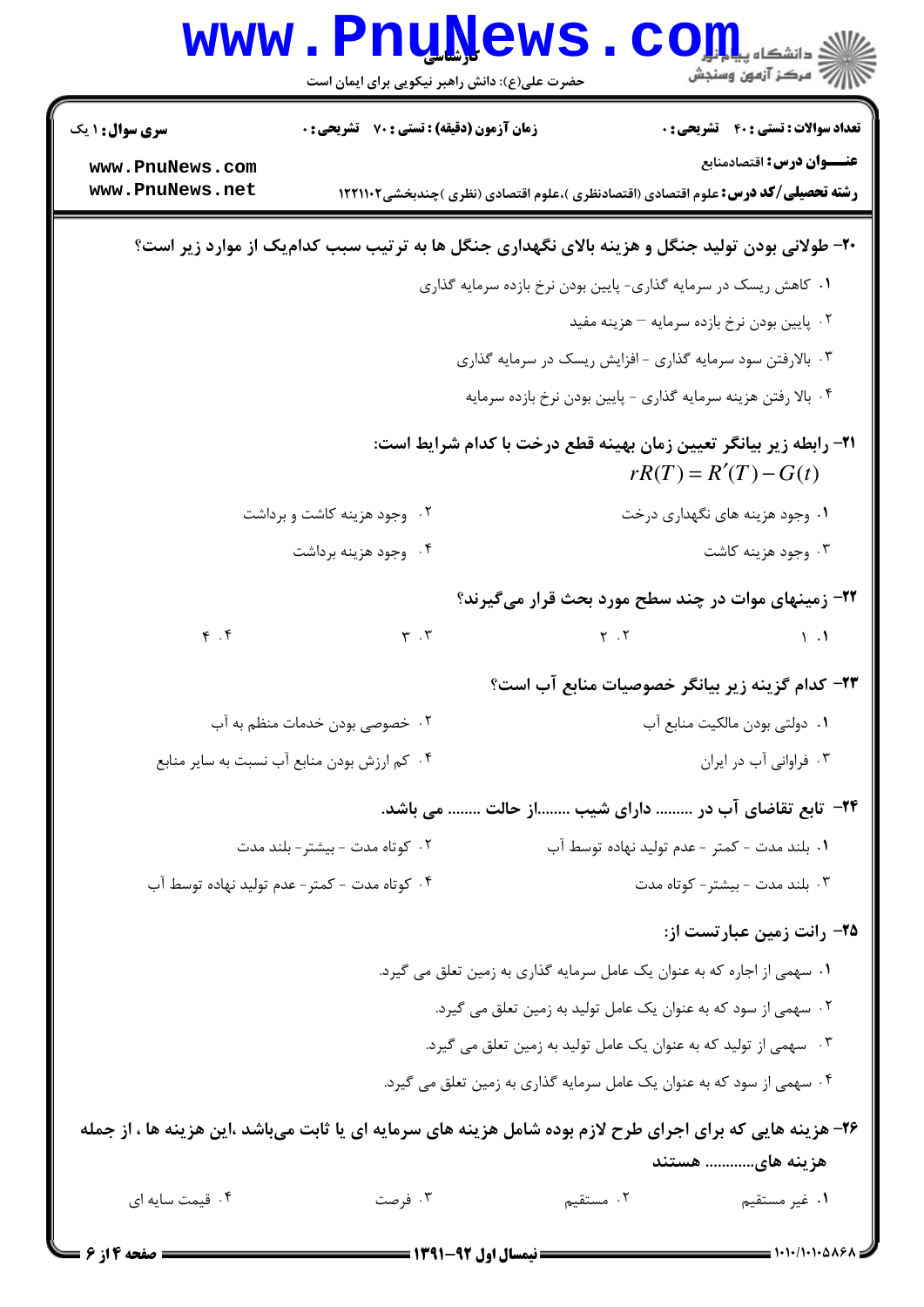## Www.PnuNews.com

| <b>سری سوال : ۱ یک</b>                                                   | زمان آزمون (دقیقه) : تستی : 70 گشریحی : 0                                                              |                | <b>تعداد سوالات : تستی : 40 ٪ تشریحی : 0</b>                                                                          |
|--------------------------------------------------------------------------|--------------------------------------------------------------------------------------------------------|----------------|-----------------------------------------------------------------------------------------------------------------------|
| www.PnuNews.com<br>www.PnuNews.net                                       |                                                                                                        |                | عنـــوان درس: اقتصادمنابع<br><b>رشته تحصیلی/کد درس:</b> علوم اقتصادی (اقتصادنظری )،علوم اقتصادی (نظری )چندبخشی1۲۲۱۱۰۲ |
|                                                                          |                                                                                                        |                | ۲۷- ترتیب دوایر مدل وان تونن به ترتیب از بیرون به داخل عبارتند از:                                                    |
|                                                                          |                                                                                                        |                | ۱. صیفی کاری - استفاده های جنگل داری - یونجه - گندم - چراگاه دام - وحوش                                               |
|                                                                          |                                                                                                        |                | ۲. باغداری- سیب زمینی- استفاده های جنگل داری - جو - وحوش - چراگاه دام                                                 |
|                                                                          |                                                                                                        |                | ۰۳ . باغداری- وحوش - سیب زمینی - پنبه - استفاده های جنگل داری - چراگاه دام                                            |
|                                                                          |                                                                                                        |                | ۰۴ استفاده های جنگل داری - صیفی کاری - یونجه - گندم - چراگاه دام - وحوش                                               |
|                                                                          |                                                                                                        |                | ۲۸- کدام گزینه از عوامل برون زای موثر بر تقاضای زمین است؟                                                             |
| ۰۴ سیاست مالی                                                            | ۰۳ ارز                                                                                                 | ۰۲ مالکیت زمین | ۰۱ قیمت زمین                                                                                                          |
|                                                                          |                                                                                                        |                | <b>۲۹- کدام گزینه به اعتقاد ریکاردو درست است</b> ؟                                                                    |
|                                                                          | ۰۱ ارزش هر کالا ، به مقدار نسبی کاری که برای تولید کالای مورد نظر لازم است ، بستگی دارد                |                |                                                                                                                       |
|                                                                          |                                                                                                        |                | ۰۲ ارزش اقتصادی به ذات و تابع تولید بنگاه بستگی دارد.                                                                 |
|                                                                          | ۰۳ عدم ورود یک عامل اقتصادی به تابع مطلوبیت فردی می تواند ارزش اقتصادی مستقلی داشته باشد               |                |                                                                                                                       |
|                                                                          |                                                                                                        |                | ۰۴ ارزش اقتصادي قطعاً كيفيت ذاتي هر جيزي نيست                                                                         |
|                                                                          | ۳۰- تحلیل هزینه - فایده تاثیرات زیست محیطی را در چارچوب تغییرات بررسی می کنند                          |                |                                                                                                                       |
|                                                                          | ۰۲ مازاد مصرف کننده                                                                                    |                | ۰۱ مازاد تولید کننده                                                                                                  |
|                                                                          | ۰۴ مازاد تولید کننده و مصرف کننده                                                                      |                | ۰۳ منبع زیست محیطی                                                                                                    |
|                                                                          | 31- با شکل گیری شهرنشینی در ابتدا فاضلاب ها به رودخانه ها ریخته می شد و این مساله باعث شیوع بیماری های |                |                                                                                                                       |
|                                                                          |                                                                                                        |                | مختلفی از جمله  می گردید                                                                                              |
| ۰۴ دیابت                                                                 | ۰۳ کوری                                                                                                | ۰۲ وبا         | ۰۱ طاعون                                                                                                              |
| ۳۲- بطور کلی سیستم های اقتصادی را می توان به  دسته متفاوت طبقه بندی کرد. |                                                                                                        |                |                                                                                                                       |
| ۰۴ مختلف                                                                 | ۰۳ سه                                                                                                  | ۰۲ دو          | ۰۱ چهار                                                                                                               |
|                                                                          |                                                                                                        |                | ۳۳- کدام گزینه "کالاهای نیمه عمومی" است؟                                                                              |
| ۰۴ برنامه رادیو                                                          | ۰۳ پارک                                                                                                | ۰۲ رادیو       | ۰۱ اسب                                                                                                                |
|                                                                          |                                                                                                        |                |                                                                                                                       |